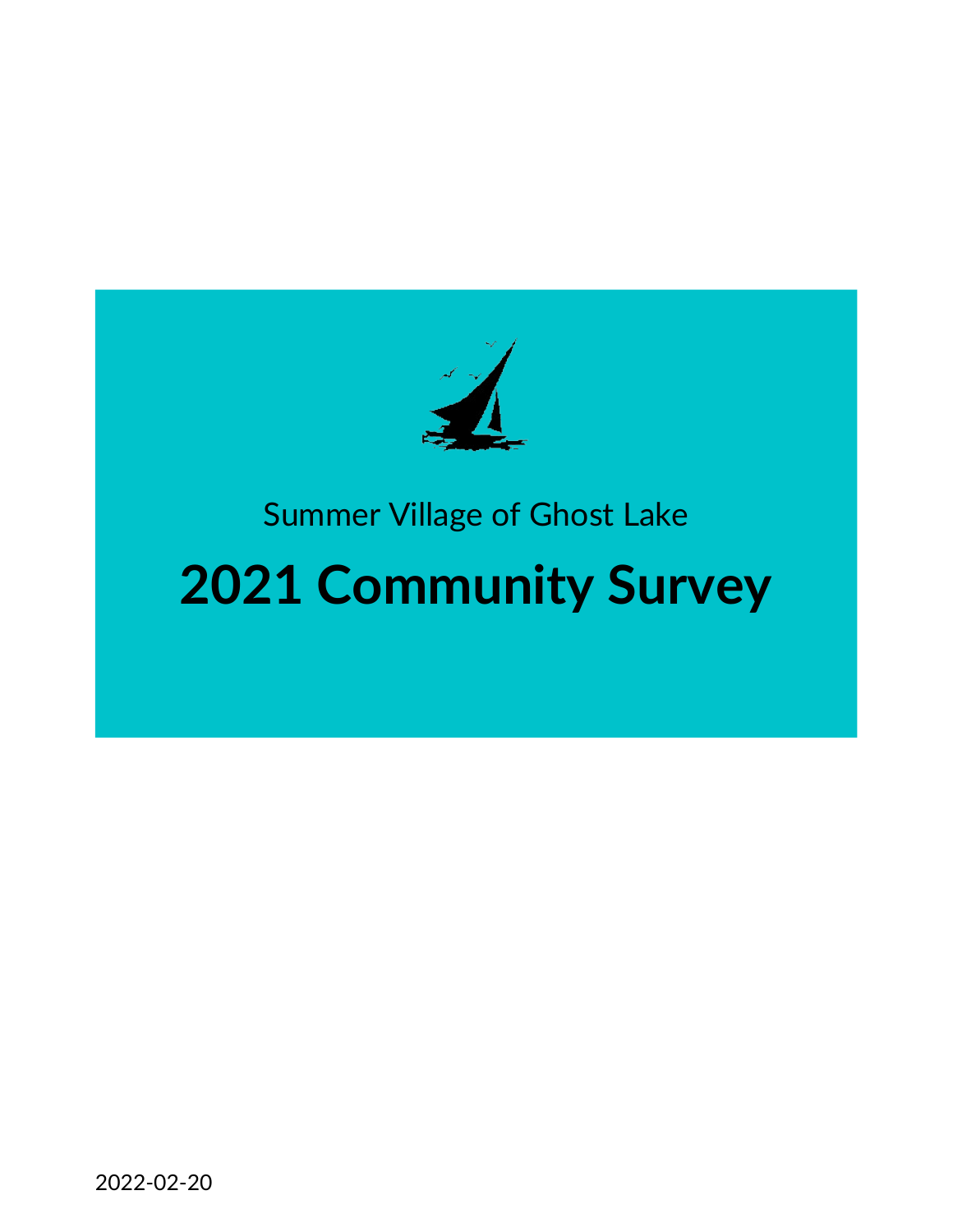# Summer Village of Ghost Lake

# **2021 Community Survey Overview**

## Executive Summary

This report provides the results from the 2021 Community Survey. It aims to capture all of the feedback we received on important topics and decisions involving the Summer Village of Ghost Lake, along with understanding concerns, issues and determine how we may proceed with future changes and development in a cohesive, communitycentered manner.

The 2021 Community Survey was designed to gain a deeper insight into the public's opinions about important changes and challenges we are focusing on. This document summarizes the survey responses and incorporates major themes and feedback we received from the participants.

Note: Not all comments we received are included in this document, as the aim is to summarize recurring themes and feedback. However, all of the comments made in the survey have been carefully examined by the council and administration and will be incorporated moving forward.

We included a summary of comments for questions that had around 50-65% split between answers. Comments for questions where a majority of greater than 65% selected one option were left out to keep the document concise.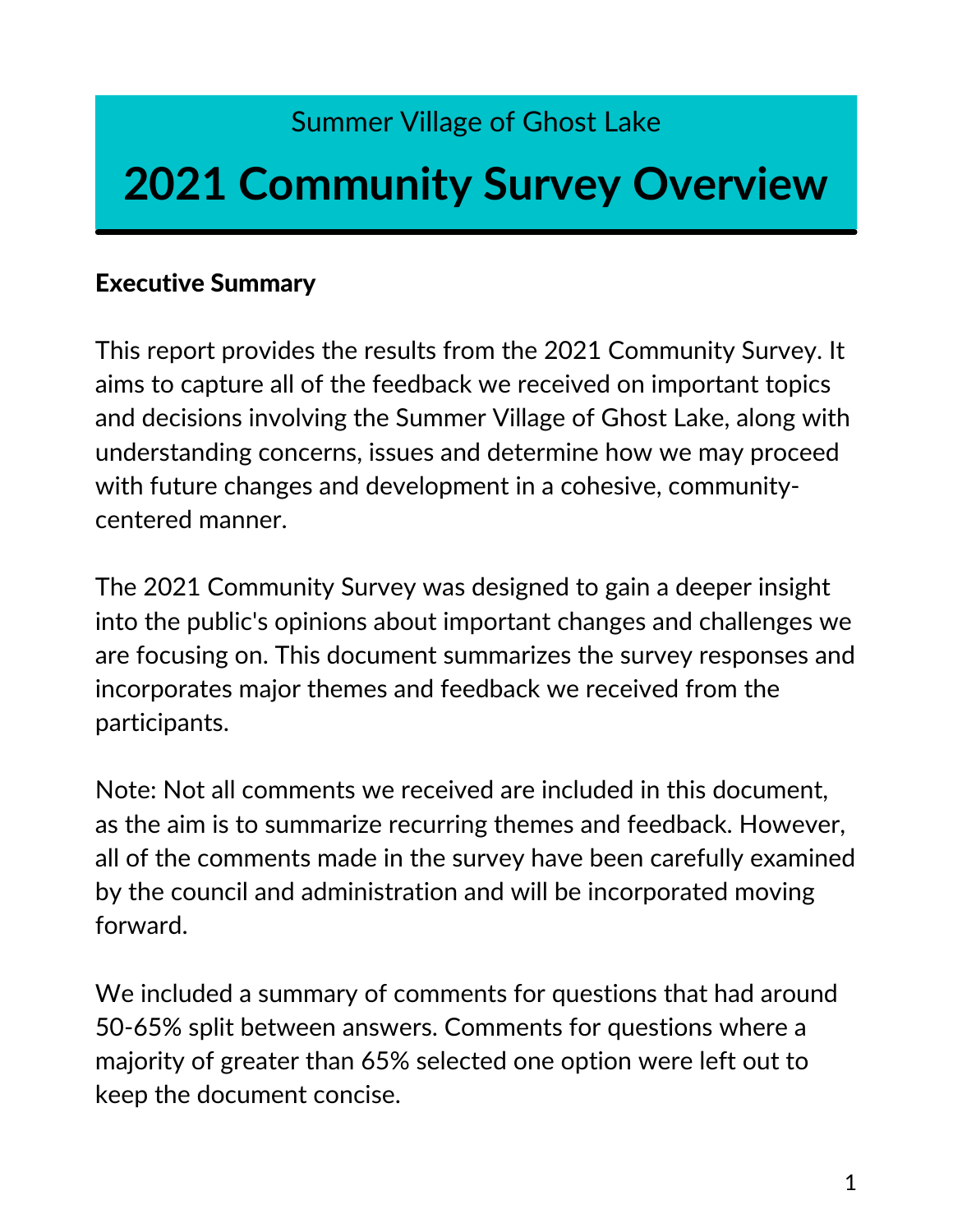# 2021 Summer Village of Ghost Lake Community Survey Results

Thank you to those who participated in this survey, as your input is highly valuable for us. Here are the survey results. We have summarized and grouped similar comments together in order to create a concise and easy-to-read overview document.

Do you oppose or support allowing property owners in the village to rent their property for short-term periods (30 days or less)?



#### **Comments**

Those who support say:

- People can do what they want with the property they own
- Owners may be in a circumstance where renting is their only option
- The decision should belong to the owners

Those who opposed say:

- Concerned that properties may be used for parties
- Renters would be unfamiliar with the rules of the village
- Diminishes the quality of the Summer Village
- Increased traffic and usage of area
- Privacy and safety
- Lack in sense of community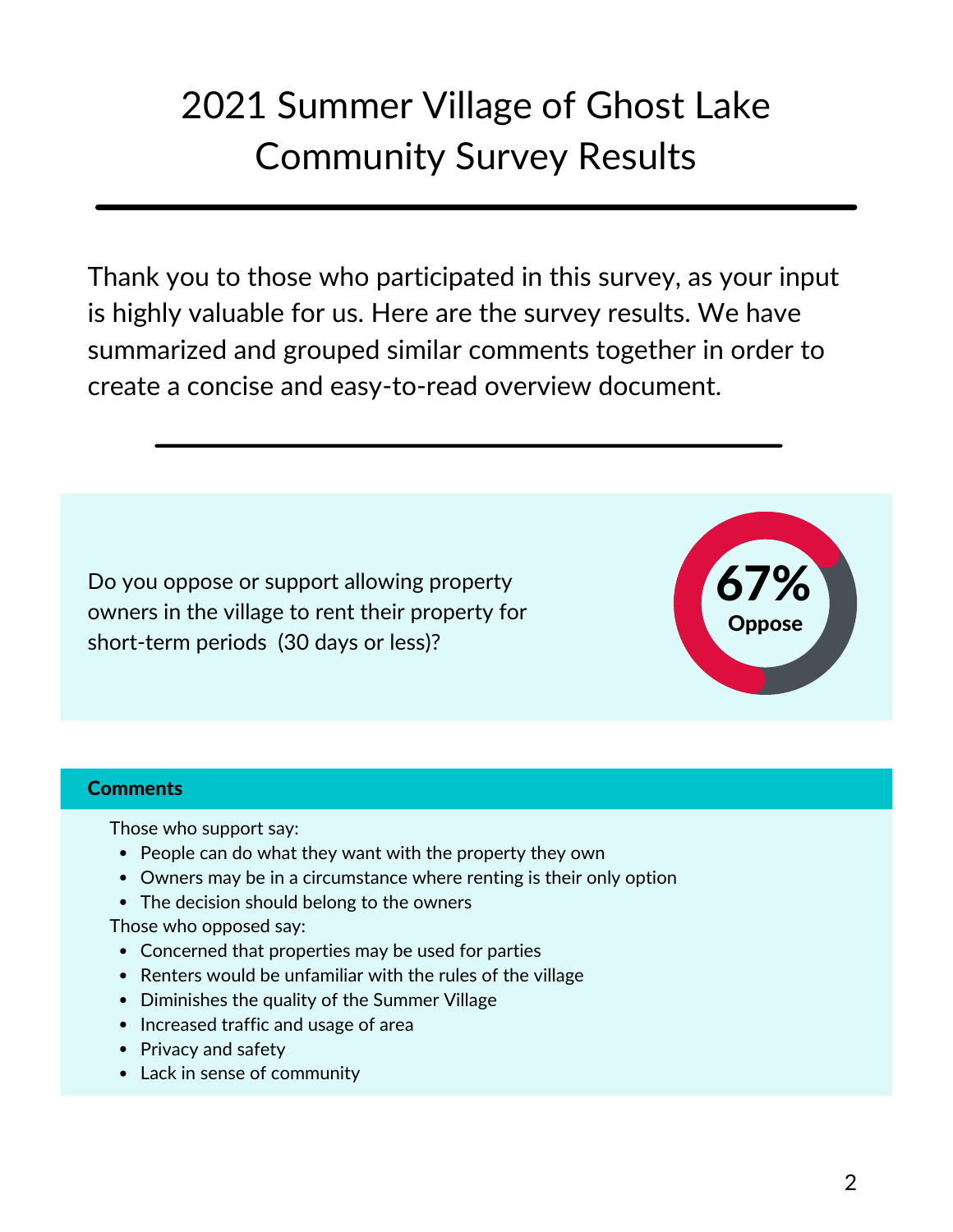Do you feel that we need to pass a by-law prohibiting short-term (30 days or less) before the formal Land Use By-Law review (proposed for 2022-23)?

#### **Comments**

- Yes By-laws would help increase compliance and consistency
- Yes So short term rentals don't occur to provide clear guidelines
- Yes People don't want the village to turn into a rental community
- No Property owners should be able to rent at their own discretion
- No This is currently not a pressing concern
- No It can wait for land use bylaws revision

Do you oppose or support allowing property owners in the village to rent their property for long-term periods (greater than 30 days)?

Do you feel that we need to pass a by-law prohibiting long-term periods (greater than 30 days) before the formal Land Use By-Law review (proposed for 2022-24)?





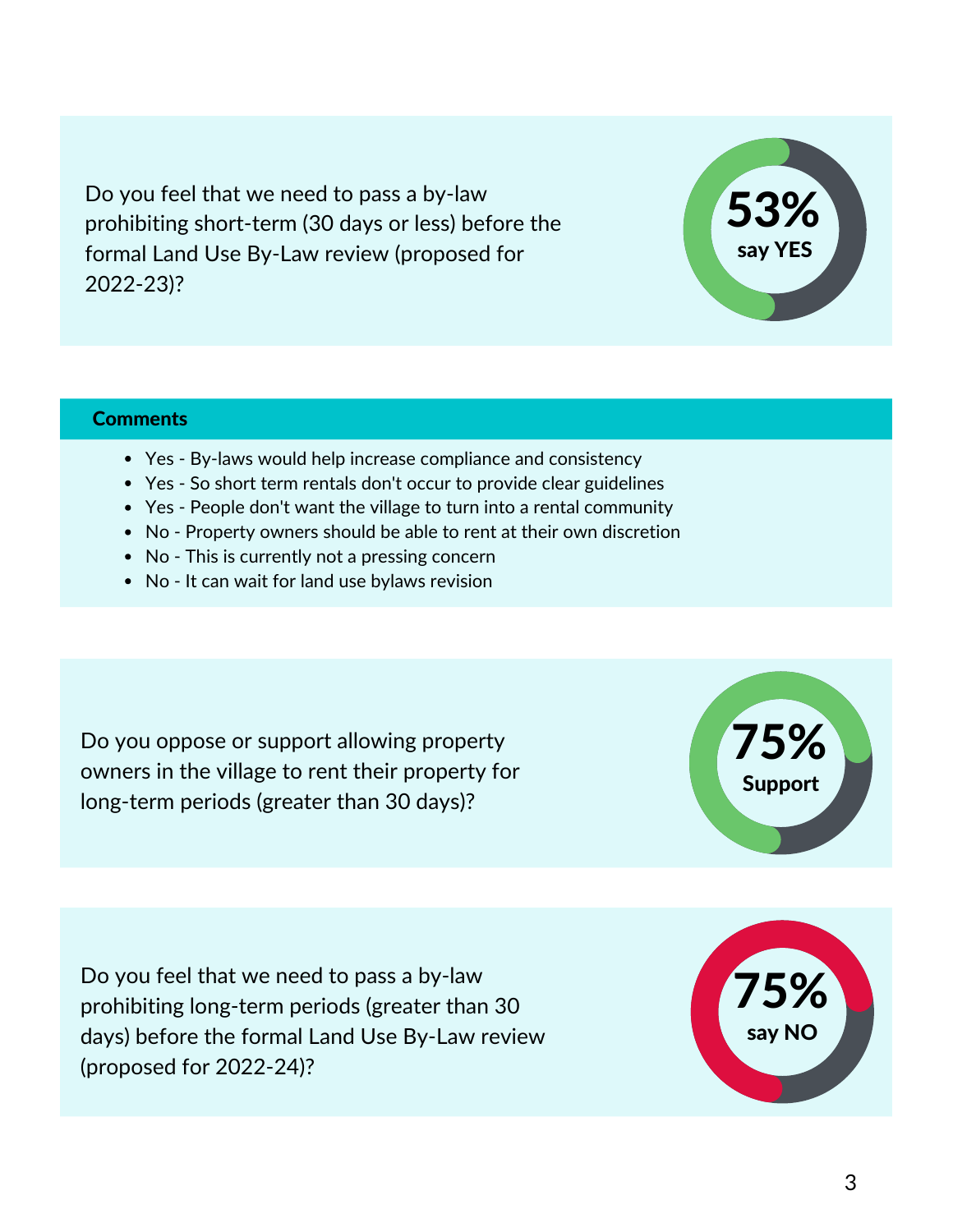Would the restriction from advertising or having a website (such as AirBnB or VRBO etc. ) influence your position for any of the above questions?

Do you oppose or support allowing property owners in the village to operate a Bed and Breakfast? Note: that this issue cannot be addressed until the Land Use By-Laws are formally reviewed

56% Oppose

80%

say NO

#### **Comments**

- Yes This is how some people support themselves financially
- Yes Bread and Breakfast visitors will more likely be hosted by villagers who can explain the village norms cohesively
- Yes Would provide a good second income for property owners
- No It's a short term rental and brings more traffic into the village
- No Safety and security concerns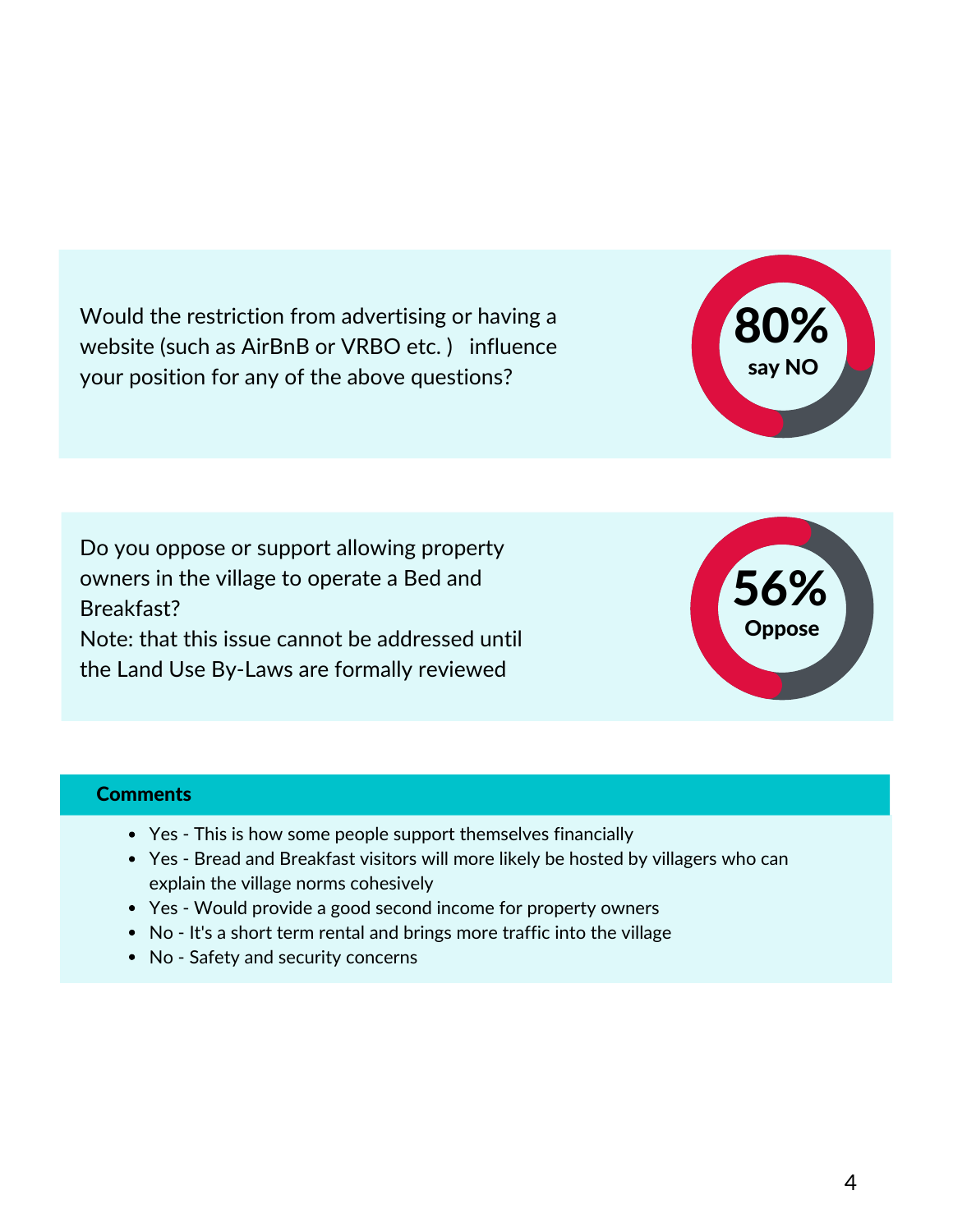Do you oppose or support allowing property owners in the village to build secondary suites within their primary dwelling?

#### **Comments**

- Yes As long as they are not used for short-term rentals
- Yes Support secondary suites for family convenience
- Yes This is helpful for families supporting relatives with special needs
- No It's a short term rental and brings more traffic into the village
- No This may change the feel of the village

Do you support further signage in the Village? (Note: These answers were summarized to show the number of people in support and the number of people who oppose further signage.

73% Support

A sign with all of the above could be quite large 2- 3 meters wide by 1.5-2 meters tall. Would this be acceptable?





61%

say YES

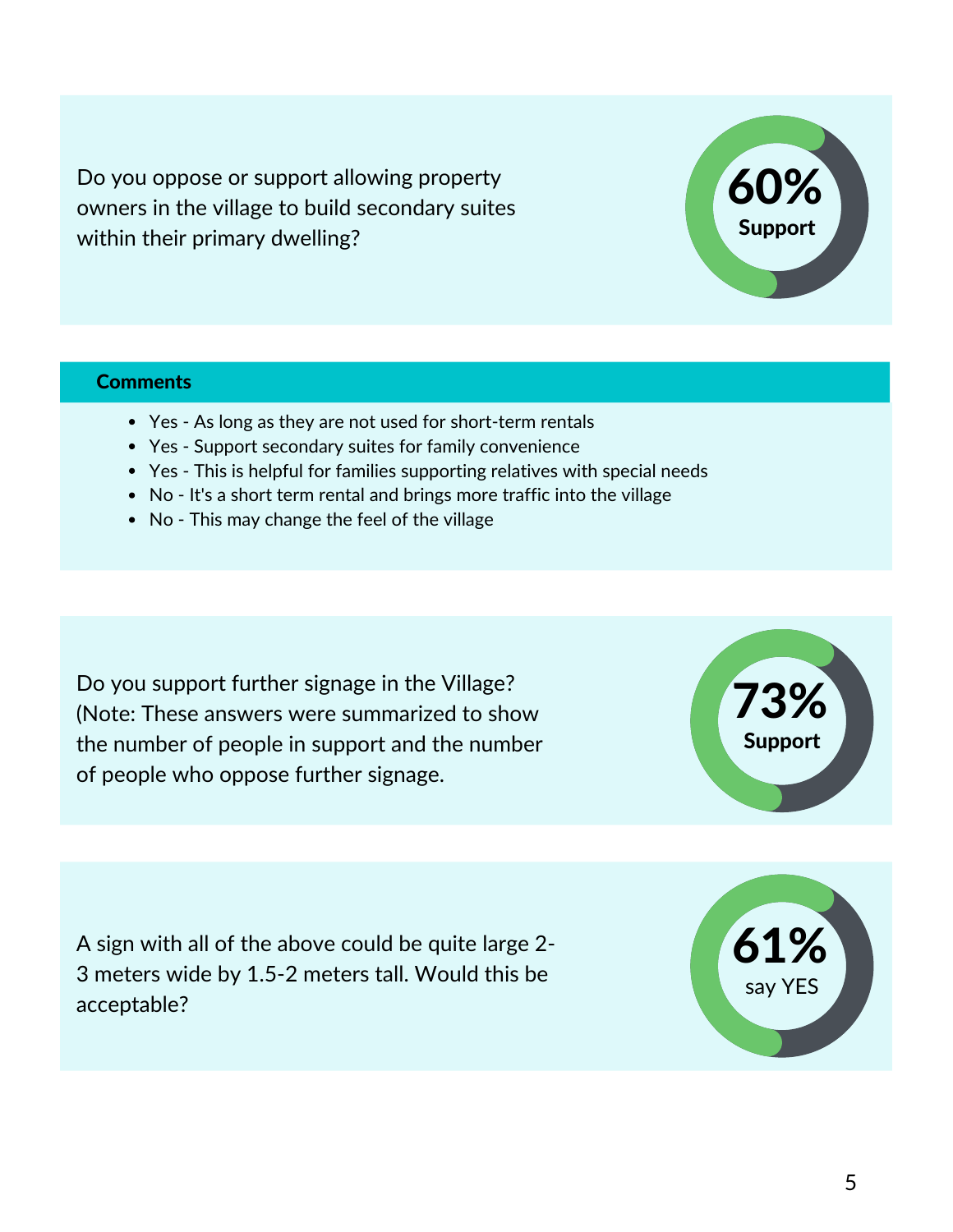Are you in favour of converting the fire hall into more of a community hall?

If yes, are you in favour of the above plan?

#### If no, do you have any other ideas on how we might utilize this space? What aspects or things would you like to change about it?

- We should keep the building as is
- Use it as a shelter for necessary maintenance equipment for the Village
- Minimize operating costs, depreciation, and liability to the taxpayers
- The village needs fire protection for in and around the village
- Taxpayers should not be subsidizing a Community Association as it is not a required community service

### If yes, are there any other items or changes that you feel would be of benefit to the community?

- Space for movies, video games, sports, and other entertainment
- Speaker system for community hall
- Nice illumination and lighting that can be dimmed/ adjusted with color for different occasions
- Gas fireplace
- Ping-pong room
- Kids area
- Adding a small stage for live entertainment



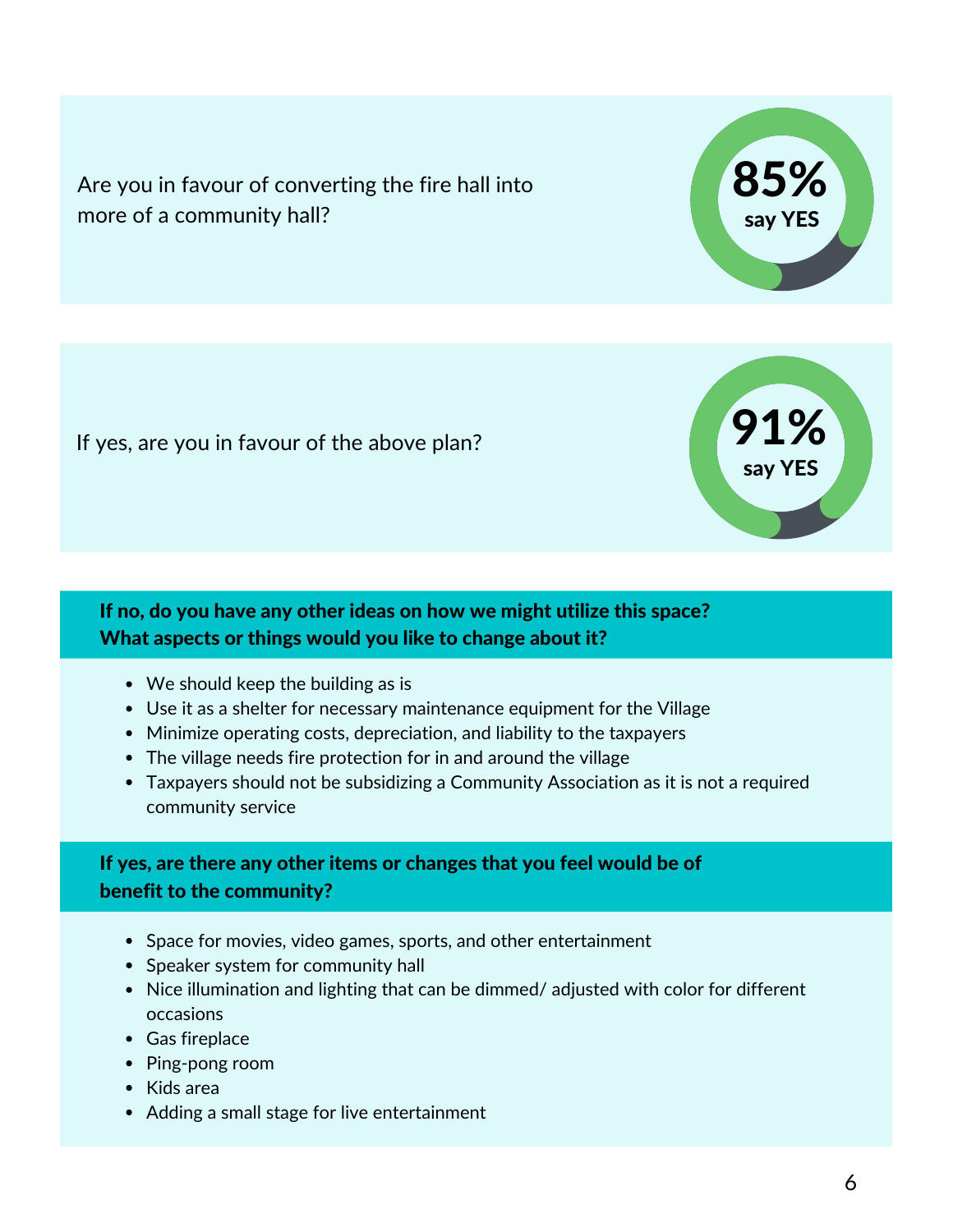Are you in favour of renting or booking the hall out to GLV residents?

Are you in favour of renting the hall to non-residents?



88%

say YES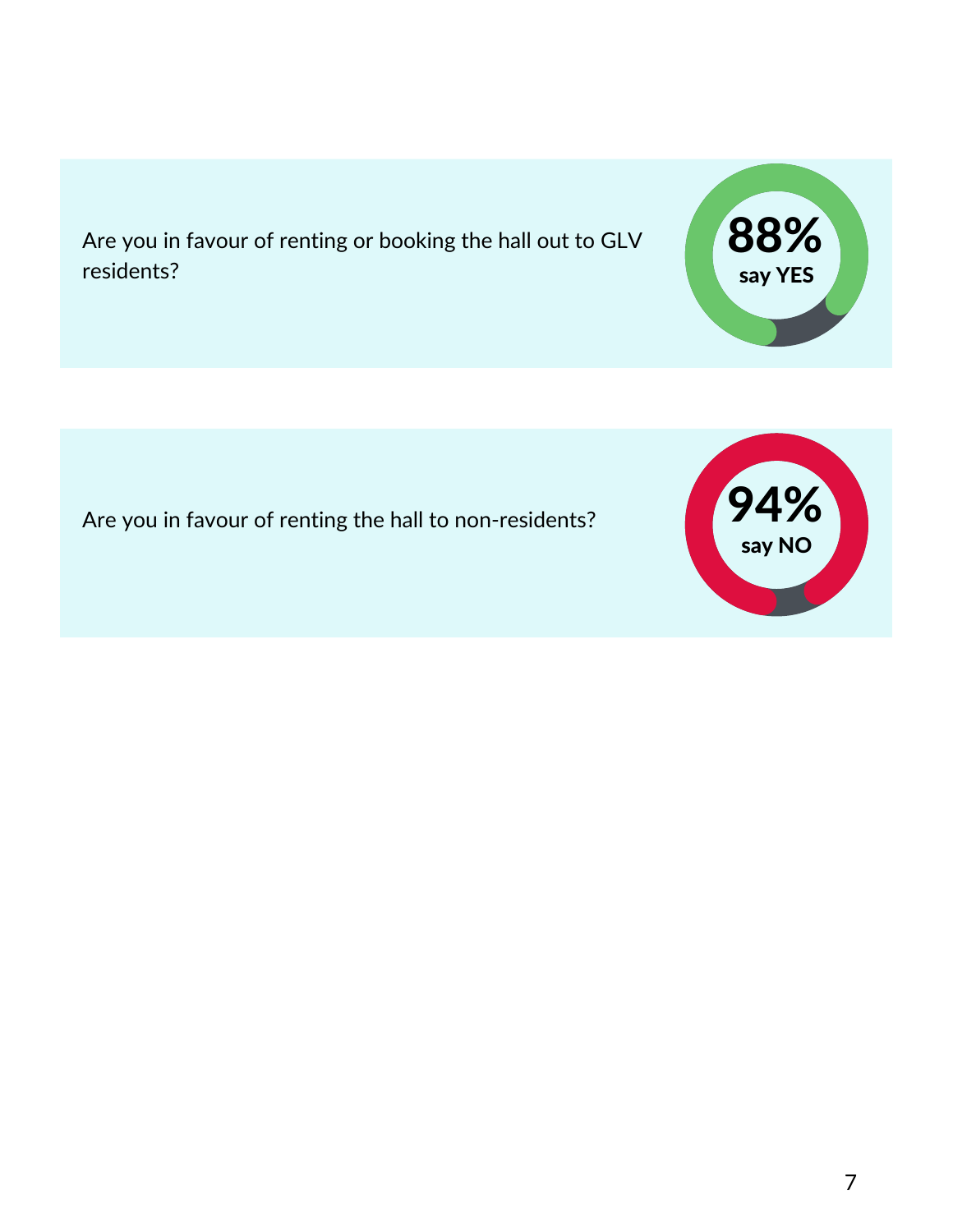Do we want a Disc Golf Course in the village?

As shown in the chart, the Disc Golf Course is supported by the majority, with minor changes or fixes

#### Where should the Disc Golf Course be located?

64% of respondents chose to leave the Disc Golf Course in the same location. Here is a breakdown of these responses:

Leave it in the current location, with ongoing monitoring for potential environmental impact.

Leave it in the current location, but close it down during May and June (as suggested by the environmental scientist) to protect the fescue grass during its growing season.

Leave it in the current location, with holes 1 and 4 modified to address the concerns of the environmental scientist that reviewed the course.

Leave it in the current location but move the first three holes (on the slope) elsewhere on the escarpment so they are out of the area of concern.





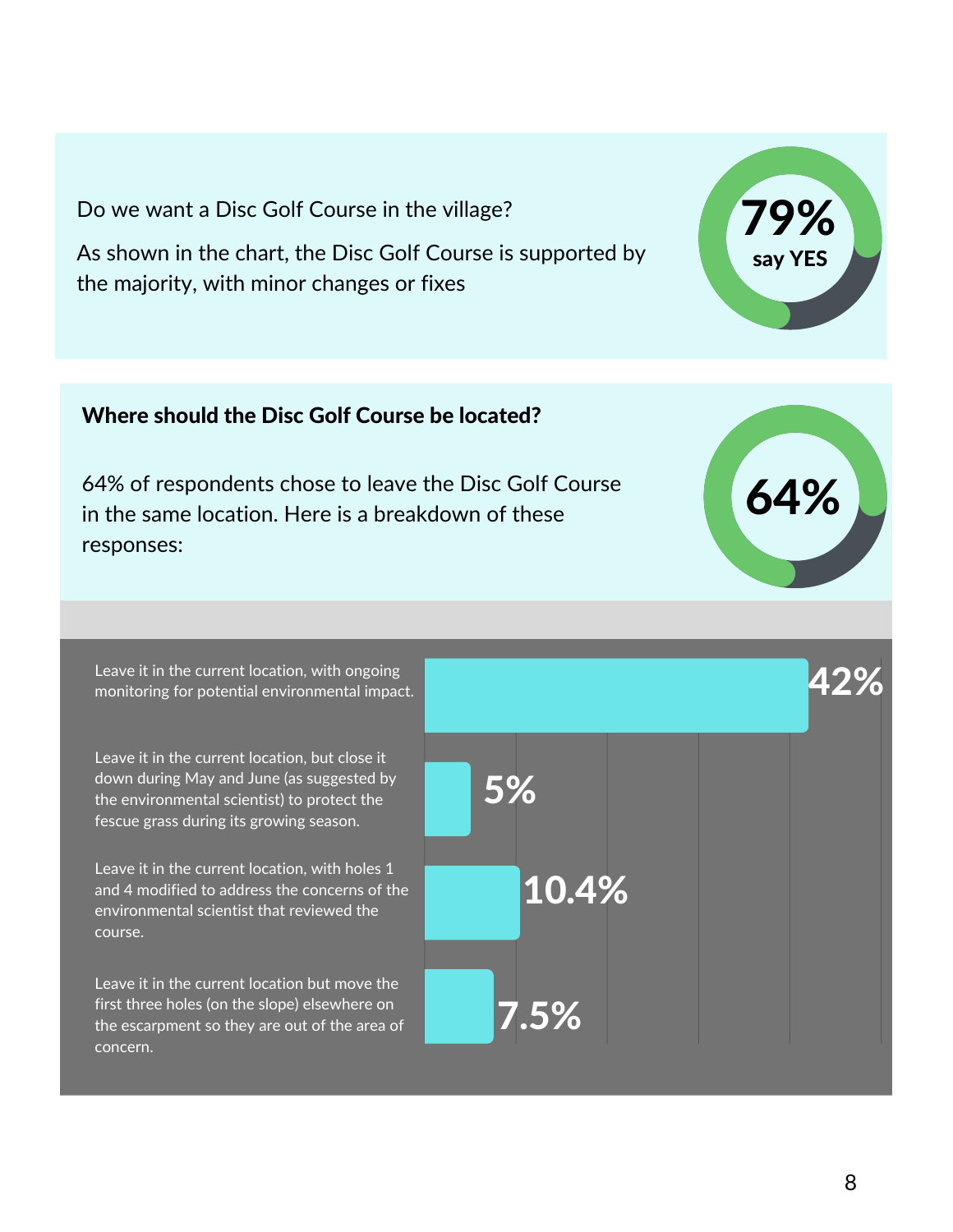#### **Mailbox**

Do you want mail boxes?

Where would you like the mailbox to be located?

By the Community Centre (more cost for plowing, but easier access for villagers)

By the highway (less cost for plowing, but more difficult for villagers to access)



- Support limiting natural areas to hiking trails for residents
- Support a change in signage but not more signage
- Possible outdoor space development for the community hall
- Proposed signage at top of the road, labeled as "Private Community"
- The community should look to changing the signage so it is more effective rather than adding more signs.



76%

say YES